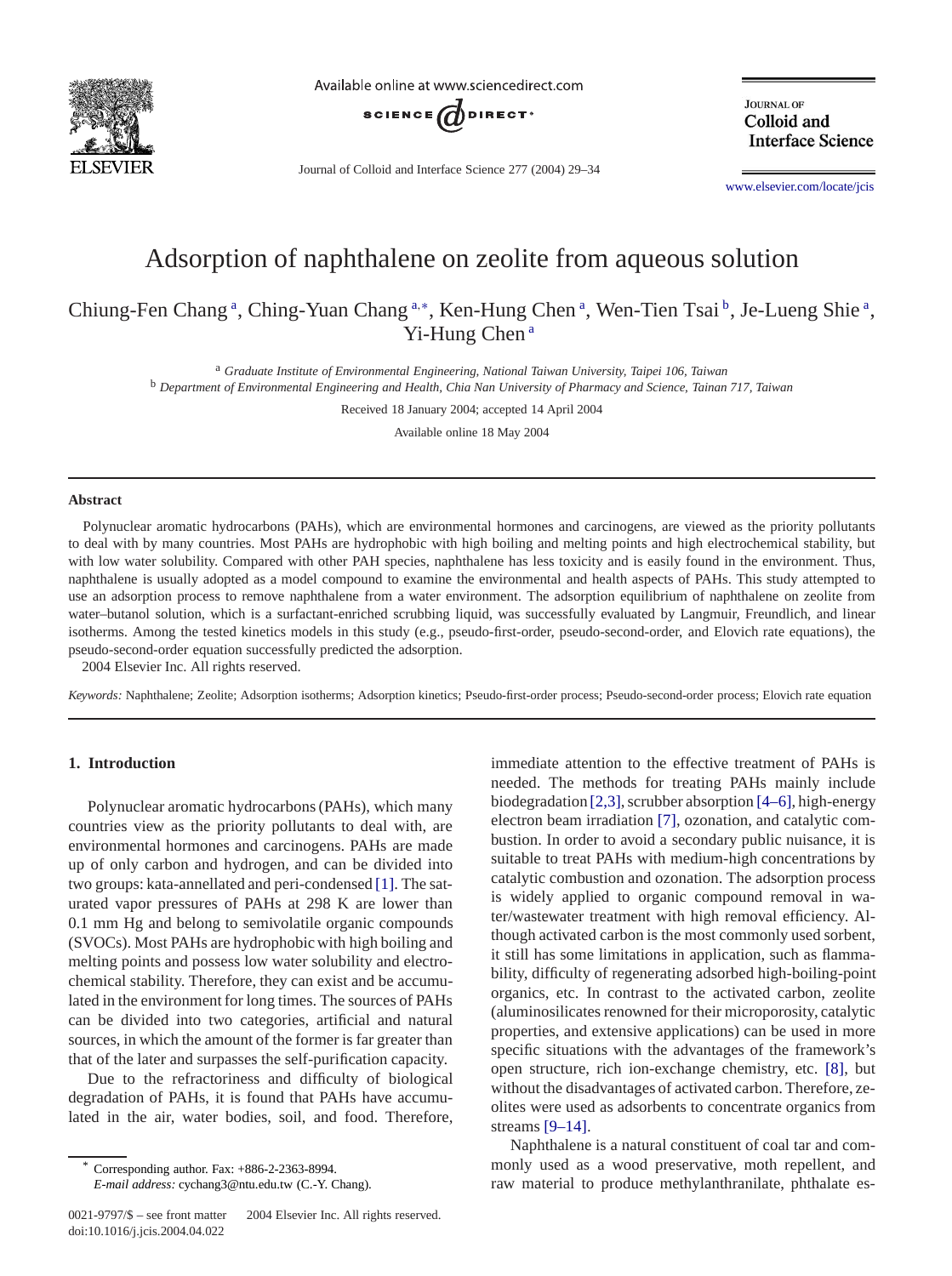ters, chloronaphthalene, synthetic resins, etc. The sources of naphthalene in the air are mainly from the burning of coal and oil, the use of mothballs, the production of coal tar, etc. Being compared with other PAHs species, naphthalene, the simplest PAH, has less toxicity and is easily found in the environment. Therefore, the adoption of naphthalene as the target compound in this study can not only provide useful information for the treatment of naphthalene but also be viewed as the primary method of inquiry for dealing with complicated PAHs. The aim of this study is to investigate the feasibility of using hydrophobic zeolites to remove naphthalene from a water–butanol solution which serves as a surfactant-enriched scrubbing liquid. The adsorption of naphthalene on zeolites from water–butanol solutions is further evaluated by the common isotherms (e.g., Langmuir, Freundlich, and linear isotherms) and kinetic models (e.g., pseudo-first-order, pseudo-second-order, and Elovich rate equations).

# **2. Materials and methods**

# *2.1. Adsorbent*

Hydrophobic zeolite (type: DAY-Zeolith, Degussa, Germany) with a particle size range between 20 and 30 meshes (with sieve opening of 0.841 and 0.595 mm) was used as the adsorbent. The mean particle size  $d_p$  of DAY zeolite is 0.72 mm. The physical characteristics of DAY zeolite are shown in Table 1. The pretreatment of the adsorbent comprised several steps. First, the adsorbent was washed with distilled water to remove the crushed fines. Then, it was dried overnight at 383 K in a vacuum oven and then stored in a desiccator. Finally, it was wetted in the water–butanol solution under vacuum, prior to the adsorption experiments. The weights of the adsorbents used in this study ranged between 0.5 to 3 g.

| $\sim$ | M.<br>٠<br>٧ |  |
|--------|--------------|--|
|        |              |  |

| Physical characteristics of hydrophobic DAY zeolite |  |  |
|-----------------------------------------------------|--|--|
|-----------------------------------------------------|--|--|

| Property                                                                  | Value     |  |
|---------------------------------------------------------------------------|-----------|--|
| Mesh size                                                                 | $20 - 30$ |  |
| Average particle diameter, <sup>a</sup> $d_p$ (mm)                        | 0.72      |  |
| Specific external surface area, $b_{a_s}$ (m <sup>2</sup> /kg)            | 5.48      |  |
| Average true particle density, <sup>a</sup> $\rho_s$ (kg/m <sup>3</sup> ) | 2380      |  |
| Apparent particle density, <sup>a</sup> $\rho_p$ (kg/m <sup>3</sup> )     | 1520      |  |
| Particle porosity, $\varepsilon_p$ (-)                                    | 0.36      |  |
| BET specific surface area <sup><math>a</math></sup> (m <sup>2</sup> /g)   | 601       |  |
| Total pore volume <sup>a</sup> $\text{cm}^3/\text{g}$ )                   | 0.237     |  |
| Average pore diameter <sup>a</sup> $(A)$                                  | 15.8      |  |
| Average pore hydraulic radius <sup>d</sup> $(\AA)$                        | 3.01      |  |

<sup>a</sup> Data source: Ref. [\[14\].](#page-5-0)<br><sup>b</sup> Assumed as a spherical particle and calculated using *a*<sub>s</sub> = 6/(*ρ*<sub>*pd*<sub>p</sub>). c Calculated using  $\varepsilon$ <sub>*p*</sub> = 1 − (*ρ*<sub>*p*</sub>/*ρ*<sub>s</sub>).</sub>

 $d$  Data from the analysis by the micropore method (MP method) with the pore size between 2.4 and 17.2 Å.

#### *2.2. Adsorbate*

Naphthalene ( $C_{10}H_8$ ), with a molecular weight of 128.16, was scintillation grade, provided by Merck, and was used as the representative compound of PAHs in this study. The initial concentrations of naphthalene for adsorption experiments were 4.5 to 33  $\text{g m}$ <sup>-3</sup>. A certain amount of naphthalene was dissolved in 1-butanol (reagent grade supplied by Nacalai Tesque, Inc., Japan) of 37 ml, and subsequently diluted by distilled water of 3668 ml to prepare solutions at various concentrations, the total volume of which is fixed at 3705 ml.

### *2.3. Aqueous systems*

Due to the low water solubility of naphthalene, the water– butanol solution was used as the aqueous solution. It is noted that butanol is a good solvent used to enhance the adsorption of hydrophobic naphthalene from the hydrophobic environment, forming the naphthalene-containing solutions. The water–butanol solution was composed of 37 ml butyl alcohol and 3668 ml distilled water.

#### *2.4. Analytical measurements*

Prior to the analysis, all the samples were filtrated through a 0.45-µm membrane. Two analyzers, i.e., a total organic carbon (TOC) analyzer (O.I.C. M-700/carbon analyzer Dohrmann DC-80), and UV spectrophotometer (GBC UV–visible Cintra 20 spectrometer) were used to determine the concentrations of butanol and naphthalene, respectively, in this study. The wavelength used in the UV spectrophotometer for naphthalene was 276.3 nm.

# *2.5. Adsorption behavior*

Samples with various weight ratios of naphthalene to zeolite were prepared to get various values of final equilibrium concentrations. The experiments were performed at 298 K in the completely stirred tank reactor (CSTR) until the concentrations of filtrate did not change within a range of  $\pm 3\%$ . Since it is preferable to use weight concentration units for investigating the removal efficiency in wastewater treatments, the units of  $g m^{-3}$  and  $g kg^{-1}$  for the liquid and solid phases were used for the organics in this study. The amount of naphthalene adsorbed at time *t* and equilibrium were calculated using the equations

$$
q_t = (C_0 - C_t) \times V/W,
$$
\n<sup>(1)</sup>

$$
q_{\rm e} = (C_0 - C_{\rm e}) \times V/W,
$$
\n(2)

where  $q_e$  and  $q_t$  are the adsorbate concentrations in the solid at equilibrium and time  $t$ , respectively;  $C_0$ ,  $C_t$ , and  $C_e$  are the initial concentration, the liquid-phase concentration at time *t*, and the equilibrium concentration of naphthalene, respectively; *V* is the volume of the aqueous solution and equal to 3.705 L; and *W* is the mass of zeolite used in the experiments.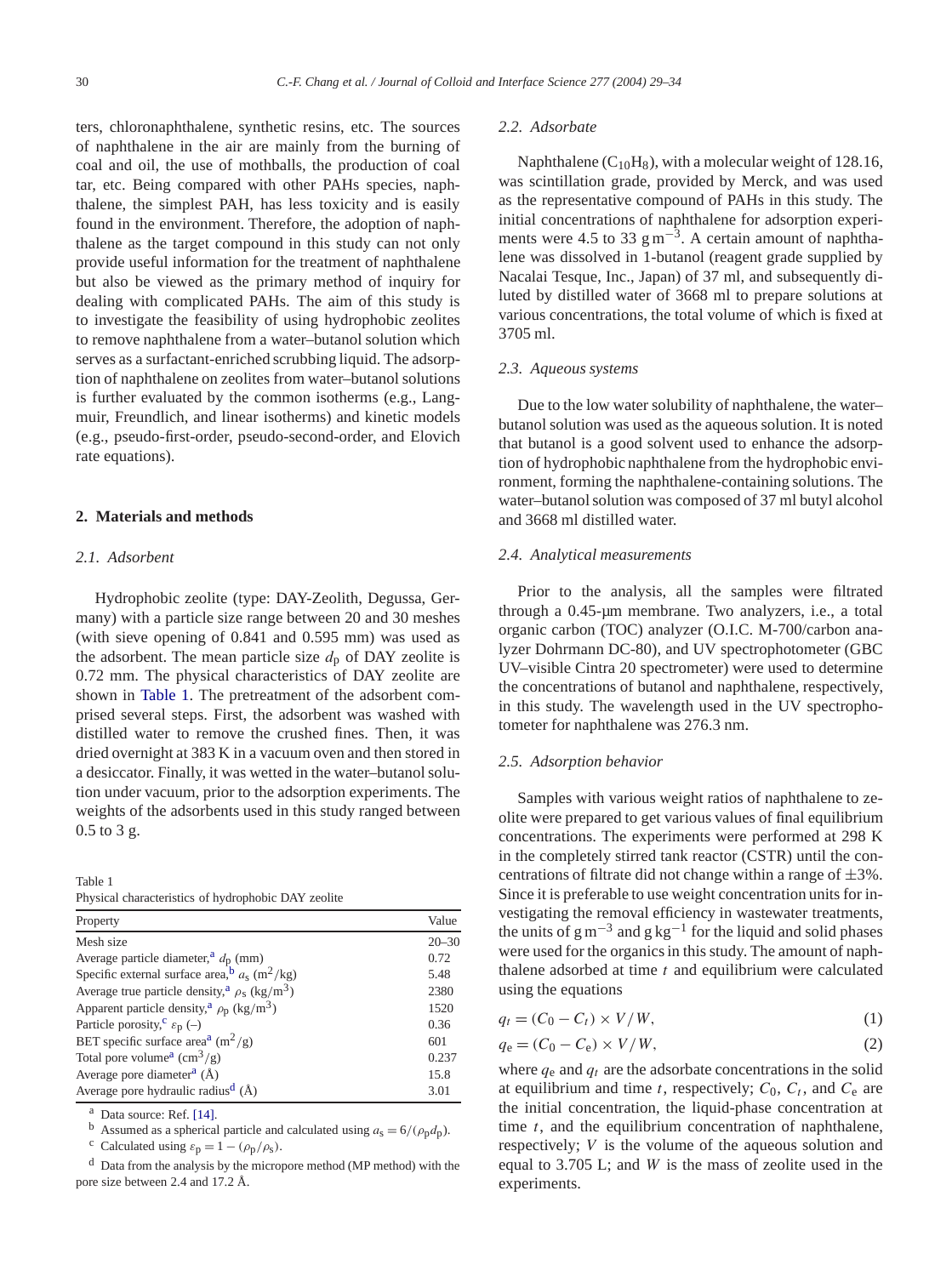#### <span id="page-2-0"></span>**3. Results and discussion**

### *3.1. Adsorption equilibria*

In order to clarify the existence of competitive adsorption between naphthalene and butanol on zeolite, the adsorption of butanol on DAY zeolite was first conducted, as illustrated in Fig. 1. The result shows that butanol was not adsorbed onto the zeolite, since it did not possess competitive adsorption on zeolite from the water–butanol solution containing naphthalene. For investigation of the adsorption of naphthalene on DAY zeolite in this study, the empirical Freundlich and Langmuir isotherms, which correspond to the heterogeneous and homogeneous adsorbent surfaces, respectively, were used to correlate the experimental data as follows:

$$
q_{\rm e} = k_{\rm F} C_{\rm e}^{1/n_{\rm F}},\tag{3}
$$

$$
q_{\rm e} = \frac{Q_{\rm L}K_{\rm L}C_{\rm e}}{1 + K_{\rm L}C_{\rm e}}.\tag{4}
$$

 $k_F$  and  $n_F$  are the Freundlich isotherm constants.  $Q_L$  and  $K<sub>L</sub>$  are the Langmuir isotherm constants, representing the monolayer adsorption capacity and equilibrium constant, respectively. The constants in the models can be obtained by linearizing the above equations as follows:



Fig. 1. Dependence of butanol concentration  $(C_t)$  on time using DAY zeolite as the adsorbent in a stirred tank at 800 rpm. The volume of solution is 3.705 L. The mass of zeolite is 3 g. The initial concentration of butanol  $(C_0)$ is  $11 \text{ g/m}^3$ .

Time, min.

$$
\ln q_e = \ln k_F + n_F \ln C_e,\tag{5}
$$

$$
\frac{1}{q_{e}} = \frac{1}{Q_{L}K_{L}}\frac{1}{C_{e}} + \frac{1}{Q_{L}}.
$$
\n(6)

The results are shown in Table 2 and Fig. 2. Both adsorption isotherms can well predict the adsorption of naphthalene on zeolite with high correlation coefficients  $(r^2)$ . It is noted that the value of  $n_F$  is very close to 1, suggesting that the adsorption of naphthalene on zeolite approximately follows a linear isotherm. Furthermore, according to the lower limit of the Langmuir isotherm (i.e.,  $K_L C_e \ll 1$ ), the Langmuir isotherm can be reduced to a linear isotherm as follows:

$$
q_{\rm e} = K_{\rm d} C_{\rm e},\tag{7}
$$

where  $K_d$  is the equilibrium distribution coefficient describing the distribution of liquid in the adsorbent. Equation (7) is similar to Henry's law ( $q_e = K_H C_e$ ), of which the constant  $K_H$  describes the gas solubility in the liquid. Compared with the Freundlich and Langmuir isotherms, the linear isotherm was also tested to predict the experimental data, as seen in Table 2 and Fig. 2. The results showed that good applicability was also obtained by the linear isotherm. As a result, Freundlich, Langmuir, and linear isotherms were all suitable to be applied in predicting the adsorption of naphthalene on DAY zeolite from water–butanol solution.



Fig. 2. Isothermal adsorption of naphthalene on DAY zeolite by dynamic experiments in the stirred tank at 800 rpm.  $(O)$ ,  $(-)$ ,  $(-)$  and  $(-)$ : experimental data, simulated by Langmuir, Freundlich, and linear isotherms.

Table 2

Isotherm parameters for adsorption of naphthalene onto DAY zeolite in the water–butanol solution

| Freundlich isotherm              |          | Langmuir isotherm |                                  |         | Linear isotherm |                                  |        |
|----------------------------------|----------|-------------------|----------------------------------|---------|-----------------|----------------------------------|--------|
| $k_F (g/kg) / ((g/m^3)^{1/n_F})$ | $n_F(-)$ |                   | $K_{\rm L}$ (m <sup>3</sup> /kg) | (g/kg)  |                 | $K_{\rm d}$ (m <sup>3</sup> /kg) |        |
| 4.215                            | .074     | 0.9683            | 0.005                            | 769.231 | 0.9894          | 3.324                            | 0.9149 |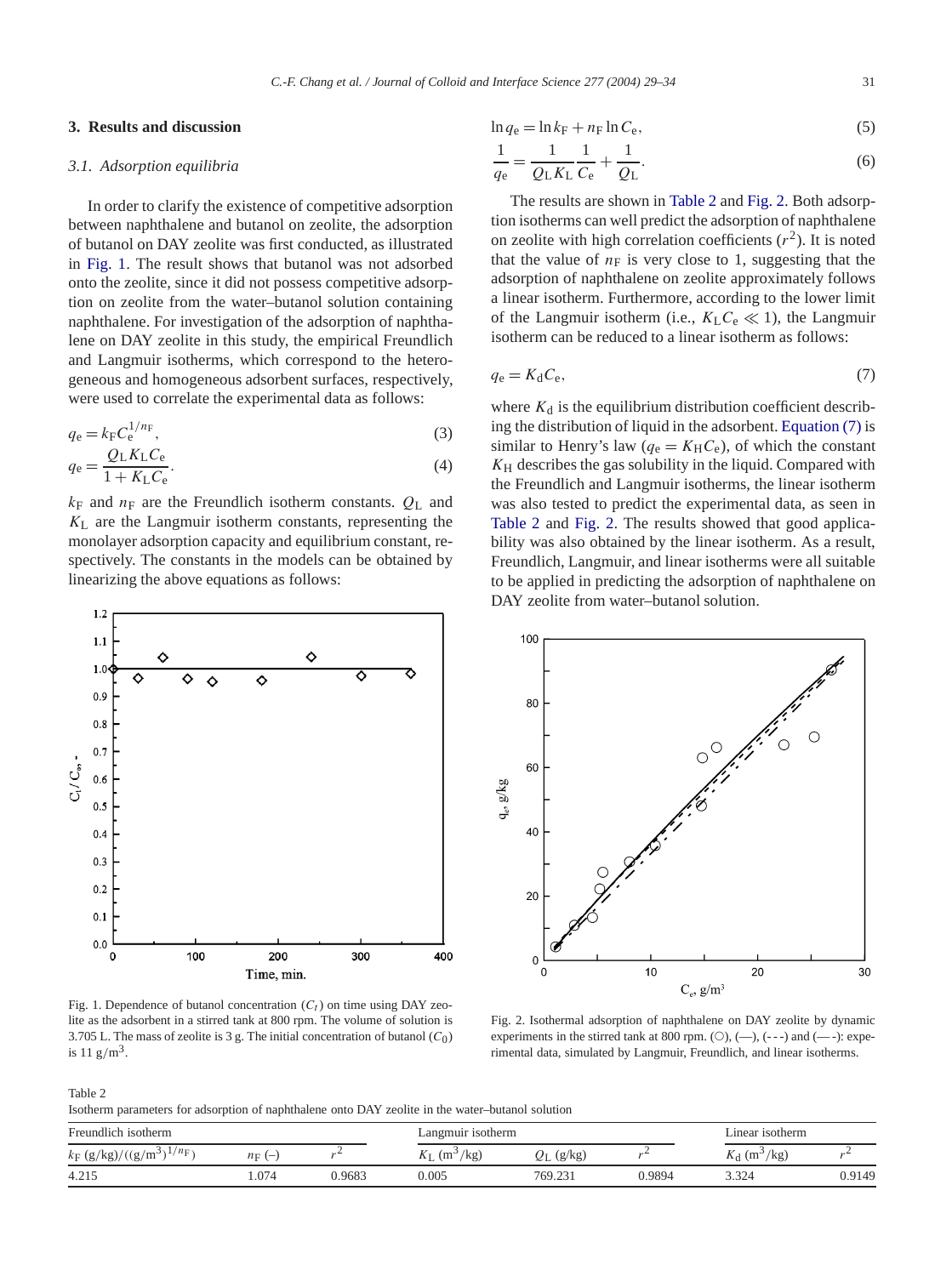# <span id="page-3-0"></span>*3.2. Adsorption kinetics*

Numerous publications in literature on adsorption kinetics are available [\[14–18\].](#page-5-0) The mass transfers occur within the boundary layer around the adsorbent and proceed in the liquid-filled pores or along the walls of the pores of adsorbent, which are called external and internal mass transfers, respectively. The typical kinetic models normally consider both the external and internal mass transfers. Examples of these models are film-pore diffusion, film-surface diffusion, pore diffusion, surface diffusion, and combined pore and surface diffusion models. The models involve a complicated mathematical computation to obtain the related diffusion coefficients of the models. Furthermore, the mass transfers of adsorption often involve many controlling mechanisms, of which the individual contribution may not be clearly recognized, at the same time during the course to approach adsorption equilibria. Therefore, for the simplicity and practical use of engineering applications, the global kinetic expressions such as Lagergren pseudo-first-order, pseudo-second-order, and Elovich rate equations, were adopted to describe the adsorption kinetics in the study [\[18\]](#page-5-0) by means of the lumped analysis of kinetics data.

# *3.2.1. Pseudo-first-order process*

For the pseudo-first-order process, the Lagergren equation was expressed as

$$
\frac{dq_t}{dt} = k_{\text{el}}(q_{\text{e}} - q_t). \tag{8}
$$

Integrating Eq. (8) with the conditions ( $q_t = 0$  at  $t = 0$ ;  $q_t =$  $q_t$  at  $t = t$ ) gives

$$
\ln(q_e - q_t) = \ln(q_e) - k_{e1}t,\tag{9}
$$

Table 3 Parameters and determination coefficients  $(R^2)$  of various kinetic models where *qt* and *q*<sup>e</sup> have the same meaning as described earlier and  $k_{e1}$  is the equilibrium rate constant of pseudo-first-order sorption.

#### *3.2.2. Pseudo-second-order process*

The pseudo-second-order process can be presented as follows:

$$
\frac{dq_t}{dt} = k_{e2}(q_e - q_t)^2.
$$
 (10)

Integrating Eq. (10) with the conditions ( $q_t = 0$  at  $t = 0$ ;  $q_t = q_t$  at  $t = t$ ) yields

$$
\frac{t}{q_t} = \frac{1}{k_{e2}q_e^2} + \frac{t}{q_e},\tag{11}
$$

where  $k_{e2}$  is the equilibrium rate constant of the pseudosecond-order sorption.

#### *3.2.3. Elovich rate equation*

The Elovich equation is as follows:

$$
\frac{dq_t}{dt} = a \exp(-bq_t). \tag{12}
$$

Integrating Eq. (12) with the conditions ( $q_t = 0$  at  $t = 0$ ;  $q_t = q_t$  at  $t = t$ ) and subsequently linearizing the integrated equation result in

$$
q_t = \frac{1}{b} \ln(ab) + \frac{1}{b} \ln(t + t_0),
$$
\n(13)

where *a* and *b* are the parameters of the Elovich rate equation;  $t_0$  is equal to  $1/(ab)$ .

If  $abt \gg 1$ , Eq. (13) can further be simplified as

$$
q_t = \frac{1}{b} \ln(ab) + \frac{1}{b} \ln(t).
$$
 (14)

| Initial concentration $C_0$<br>Pseudo-first-order equation |        |          | Pseudo-second-order equation |                |          | Elovich rate equation |        |        |        |        |
|------------------------------------------------------------|--------|----------|------------------------------|----------------|----------|-----------------------|--------|--------|--------|--------|
| $(g/m^3)$                                                  | .2a    | $k_{e1}$ | $R^2$                        | 2 <sub>b</sub> | $k_{e2}$ | $R^2$                 | 2c     |        |        | $R^2$  |
|                                                            | 0.9961 | 0.0244   | 0.8752                       | 0.9950         | 0.00595  | 0.9874                | 0.9684 | 0.3048 | 0.9061 | 0.9684 |
| 15                                                         | 0.9924 | 0.0179   | 0.6030                       | 0.9984         | 0.00227  | 0.9896                | 0.9540 | 1.1548 | 0.3402 | 0.9595 |
| 23                                                         | 0.9675 | 0.0109   | 0.9461                       | 0.9990         | 0.00048  | 0.9959                | 0.9868 | 0.6838 | 0.1869 | 0.9895 |
| 28                                                         | 0.9975 | 0.0103   | 0.7467                       | 0.9996         | 0.00045  | 0.9743                | 0.9639 | 1.3394 | 0.1723 | 0.9656 |
| 33                                                         | 0.9849 | 0.0089   | 0.9263                       | 0.9950         | 0.00040  | 0.9792                | 0.9875 | 1.2813 | 0.1215 | 0.9875 |

<sup>a</sup> Correlation coefficient for linear regression of Eq. (9).

 $<sup>b</sup>$  Correlation coefficient for linear regression of Eq. (11).</sup>

 $\rm c$  Correlation coefficient for linear regression of Eq. (14).

| Table 4                                                 |  |  |
|---------------------------------------------------------|--|--|
| Comparison of equilibrium adsorption capacities $(q_e)$ |  |  |

| Initial concentration $C_0$<br>$(g/m^3)$ | Experimental data $q_e$<br>(g/kg) | Langmuir isotherm $q_e$<br>(g/kg) | Pseudo-first-order equation $q_e$<br>(g/kg) | Pseudo-second-order equation $q_e$<br>(g/kg) |
|------------------------------------------|-----------------------------------|-----------------------------------|---------------------------------------------|----------------------------------------------|
|                                          | 4.22                              | 4.21                              | 3.87                                        | 4.96                                         |
| 15                                       | 13.23                             | 17.47                             | 10.93                                       | 14.58                                        |
| 23                                       | 22.00                             | 20.23                             | 21.78                                       | 25.64                                        |
| 28                                       | 27.30                             | 21.00                             | 24.86                                       | 30.77                                        |
| 33                                       | 31.23                             | 29.59                             | 29.18                                       | 37.88                                        |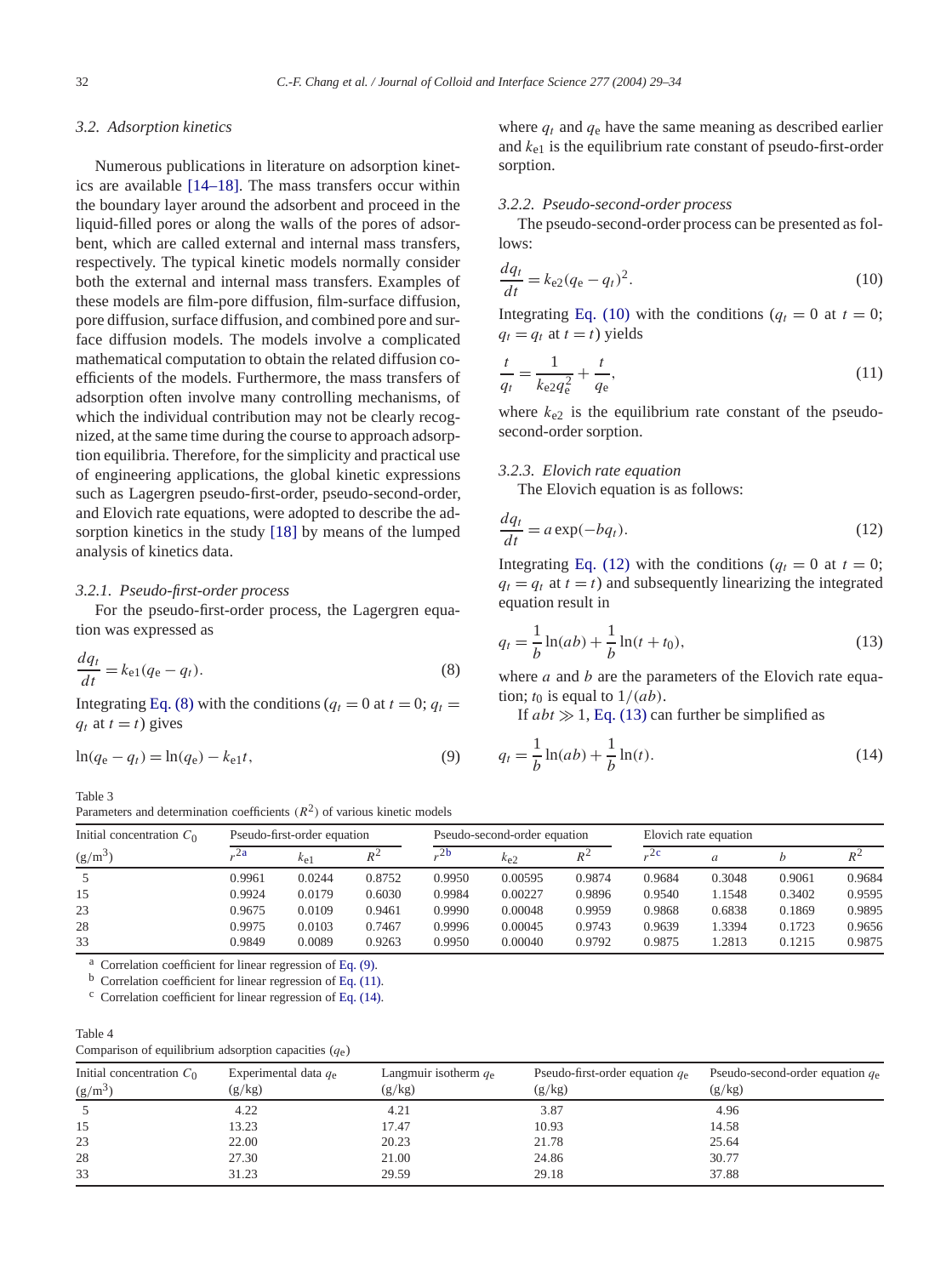<span id="page-4-0"></span>

Fig. 3. Pseudo-first-order adsorption kinetics of naphthalene on zeolite at various values of  $C_0$ . ( $\diamondsuit$ ), ( $\triangle$ ), ( $\Box$ ), and ( $\nabla$ ):  $C_0 = 5$ , 15, 23, 28, and 33  $g/m<sup>3</sup>$ , respectively. (-): simulated by pseudo-first-order kinetic equation.

The results are shown in [Tables 3–4,](#page-3-0) and Figs. 3–5. In addition, the coefficient of determination  $(R^2)$  used to compare the validities of the fitting of the three models is defined as

$$
R^{2} = 1 - \left[\sum (y_{e} - y_{c})^{2} / \sum (y_{e} - y_{m})^{2}\right],
$$
 (15)

where *y*e, *y*c, and *y*<sup>m</sup> are the experimental and predicted data, and the average of the experimental values, respectively.

Comparing the values of  $R^2$  of pseudo-first-order and second-order equations, the latter is better than the former and can be used to predict the adsorption kinetics of naphthalene on the zeolite. The values of *q*<sup>e</sup> predicted by the pseudosecond-order equation are also in good agreement with the experimental data, as shown in [Table 3](#page-3-0). Among all the calculated  $q_e$  the data based on the pseudo-first-order equation are the closest to the experimental data. The Elovich rate equation is commonly used to describe the sorption behavior with a rapid equilibrium rate in the early period, while it slows down the equilibrium at later periods of the sorption process. The constants *a* and *b*, in the Elovich rate equations represent the rate of sorption and surface coverage, respectively [\[16\].](#page-5-0) Along with increasing initial concentrations, the value of *b* decreases due to the less available surface for naphthalene. Furthermore, the value of *a* should increase with initial concentrations because of the higher driving force. However, this result was not obtained in this study, although the values of  $R^2$  of prediction fitted by the Elovich rate equation are rather high. The physical meaning should overwhelm the determination coefficient. Therefore, the Elovich rate equation may not be suitable to describe the kinetics of naphthalene adsorbed onto the zeolite for this reason.



Fig. 4. Pseudo-second-order adsorption kinetics of naphthalene on zeolite at various values of  $C_0$ . ( $\diamondsuit$ ), ( $\triangle$ ), ( $\Box$ ), and ( $\nabla$ ):  $C_0 = 5$ , 15, 23, 28, and 33  $g/m<sup>3</sup>$ , respectively. (-): simulated by pseudo-second-order kinetic equation.



Fig. 5. Elovich adsorption kinetics of naphthalene on zeolite at various values of  $C_0$ . ( $\Diamond$ ), ( $\triangle$ ), ( $\Box$ ), and ( $\triangledown$ ):  $C_0 = 5$ , 15, 23, 28, and 33 g/m<sup>3</sup>, respectively. (—): simulated by Elovich kinetic equation.

# **4. Conclusions**

The adsorption behavior of naphthalene on the zeolite from water–butanol solution has been investigated in this study. Langmuir, Freundlich, and linear isotherms can be used to describe the adsorption equilibria of naphthalene on the zeolite. The simple kinetic model of the pseudo-